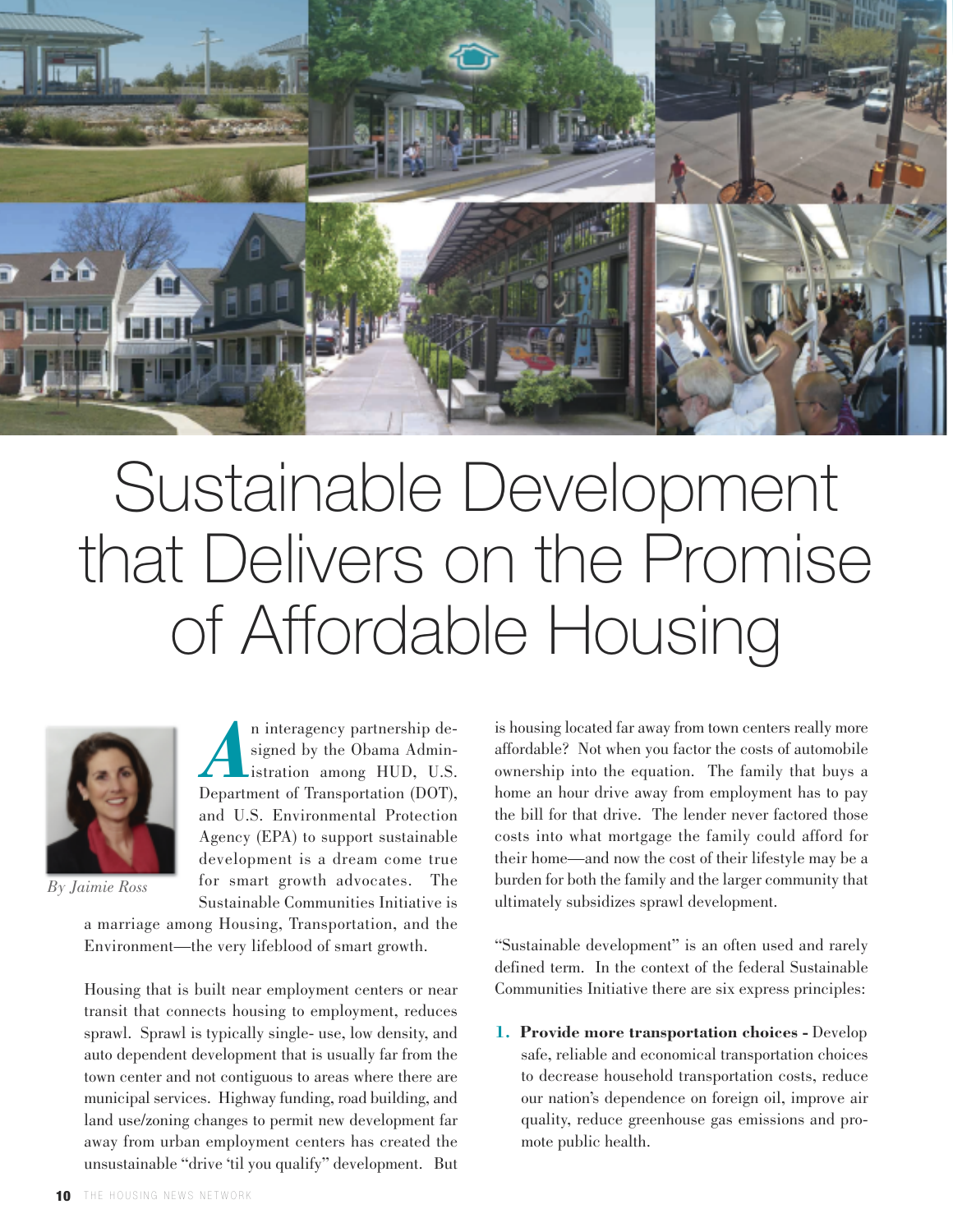- **2. Promote equitable, affordable housing -** Expand location- and energy-efficient housing choices for people of all ages, incomes, races and ethnicities to increase mobility and lower the combined cost of housing and transportation.
- **3. Enhance economic competitiveness -** Improve economic competitiveness through reliable and timely access to employment centers, educational opportunities, services and other basic needs by workers as well as expanded business access to markets.
- **4. Support existing communities -** Target federal funding toward existing communities--through such strategies as transit-oriented, mixed-use development and land recycling--to increase community revitalization, improve the efficiency of public works investments, and safeguard rural landscapes.
- **5. Coordinate policies and leverage investment -** Align federal policies and funding to remove barriers to collaboration, leverage funding and increase the accountability and effectiveness of all levels of government to plan for future growth, including making smart energy choices such as locally generated renewable energy.
- **6. Value communities and neighborhoods -** Enhance the unique characteristics of all communities by investing in healthy, safe and walkable neighborhoods--rural, urban or suburban.

#### **Sustainable Communities Initiative and Livable Communities Act**

The Sustainable Communities<br>Initiative has begun with a \$100 million grant program (from \$150 million appropriation) for FY 2010 (with additional \$150 million proposed for FY 2011).

HUD will provide funding to a wide variety of multi-jurisdictional partnerships and consortia. Grants will be designed to encourage regions to build their capacity to integrate housing and transportation planning in a way that maximizes choices for residents and businesses, lowers transportation costs, and creates more sustainable development patterns.

The Livable Communities Act of 2009 currently under consideration for funding would provide about \$4 billion in competitive grants to coordinate housing, transportation, and economic development policy with an eye toward promoting sustainable development. About \$400 million would be slated for planning with the remainder funding implementation. The bill would also create a new office within the Department of Housing and Urban Development to guide and administer the programs. If passed, it would strengthen the Obama administration's multiagency Sustainable Communities Initiative.

There are many more related initiatives to support sustainable development, including the Energy Innovation Fund. Go to **www.hud.gov/sustainability** or **www.hud.gov** for more info.

## Transit Oriented Development

In an excellent report published in 2010, authors Jeffrey Lubell and Emily Salomen of the Center for Housing Policy in Washington, D.C., make a compelling appeal for the Federal Department of Transportation to use transportation funds as a carrot to encourage communities to "increase the compactness of residential development; expand the availability of homes affordable to families with a mix of incomes near public transit, job and retail centers, and other essential destinations; and better coordinate affordable housing, transportation and workforce policies."

The public policy change they propose is buttressed by the belief that communities would implement these land use principles if that was required in order to receive their full allocation of federal transportation dollars. It makes sense. Using transportation funding as the carrot is particularly effective because transportation funding is no small pot of funds. Federal transportation programs provide more than \$50 billion annually. This incentive would surely have the transformative effect on where affordable housing is located, claimed by the Center for Housing Policy.

### A Compelling Case for Using Federal Transportation Funds to Further Housing Choice

HUD Asst. Secretary for Fair Housing John Trasviña, part of the new leadership team at HUD, brought to light in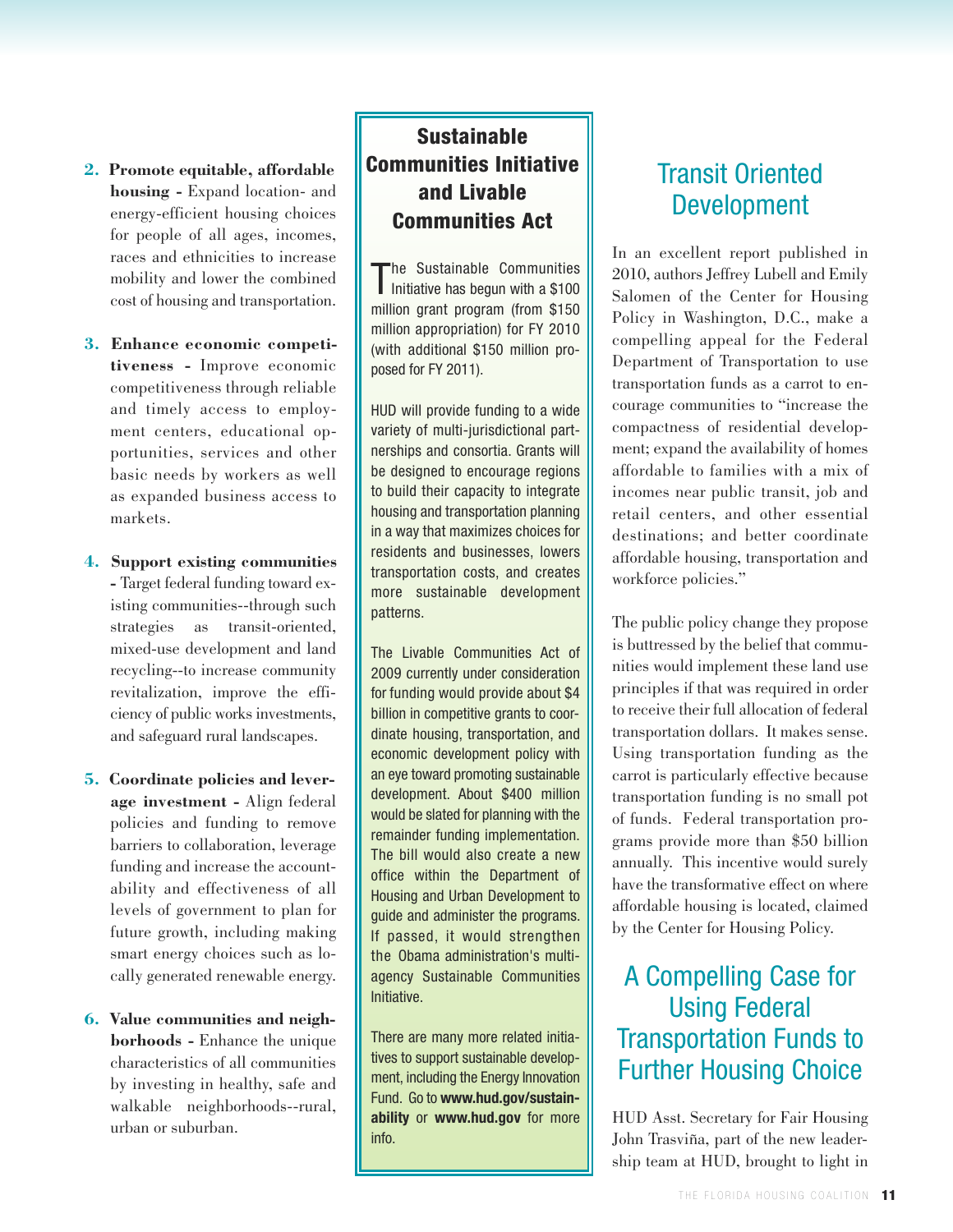his remarks at the National Low Income Housing Coalition's 2010 annual conference a little known fact: that all federal agencies have an obligation to affirmatively further fair housing. That's right- *all federal agencies*, not just HUD, "shall administer their programs and

activities related to housing and urban development in a manner affirmatively to further the purposes of the Fair Housing Act."1 The purpose of the Fair Housing Act is to ensure housing choice, so that protected classes (those that have historically suffered from exclusionary housing laws, such as people of color and persons with disabilities) can have the opportunity to live where they choose.

Transit Oriented Development is a housing choice and opportunity that should be available to the protected classes, which (not so coincidentally) also tend to be families that are very low income. If the DOT did allocate its transportation funding in a manner that rewarded communities that were creating housing opportunities to benefit very low income people, it would be acting in a manner that affirmatively furthers fair housing; this will also further the social and economic equity goals of sustainable development.

## Will Affordable Housing Built near Transit enjoy Longevity?

If incentives result in the development of affordable housing in transit oriented de-

velopments, will they be sustainable- will they survive for future generations, or even for a decade? Without safeguards to ensure long term affordability or a program of land stewardship, the answer is no. We have a lesson to learn from more than sixty new urbanism developments already built in Florida. The Congress of New Urbanism (like the Sustainable Communities Initiative) espouses the principle of a mix of incomes and housing types. But new urbanism development rarely if ever delivers on that promise, as the desirability of traditional

The costs of automobile ownership and maintenance are nearly 20% of the low/moderate income families' income, making an ostensibly affordable house, unaffordable. Glatting Jackson Kercher Anglin, Inc., made a slide show presentation at the Florida Housing Coalition conference in 2007 that showed when you consider the costs of transportation, it costs as much to live in Tampa, as New York City.

neighborhood design drives market prices, for even the most modest units, out of reach.

To include affordable housing in TOD, it takes more than just building more modest housing that may have

> an initial sales price or rent that is affordable. But it's worth the trouble. The environmental portion of the sustainable development objective can be best met by locating low income workforce near transit. When middle or upper income families live near transit they are likely to enjoy the convenience of reaching any number of destinations more quickly, but they are unlikely to give up their automobile, because it is a luxury they can afford. The same is not true of the low or very low income family. If their family can get by with only one car or no cars, they will do so. This means fewer cars on the road, less green house emissions and air pollution. It means getting closer to realizing the stated goals of sustainability.

### There are a Number of Ways to Ensure Long Term Affordability

One way to ensure that housing near transit is affordable is to site tax credit developments (which typically have a term of 50 years of affordability) in that location. The Florida Housing Finance Cor-

poration is currently in rule development to encourage development near transit though its tax credit allocation application (the Universal Application). This makes sense and is a logical extension of the existing rules which encourage developments to be energy efficient and to be located near services and transportation. However, if all or most of the funds administered by FHFC are targeted to TOD, it would be detrimental to the preservation of federally assisted housing stock. This, of course, is a policy issue. Florida, like all states,